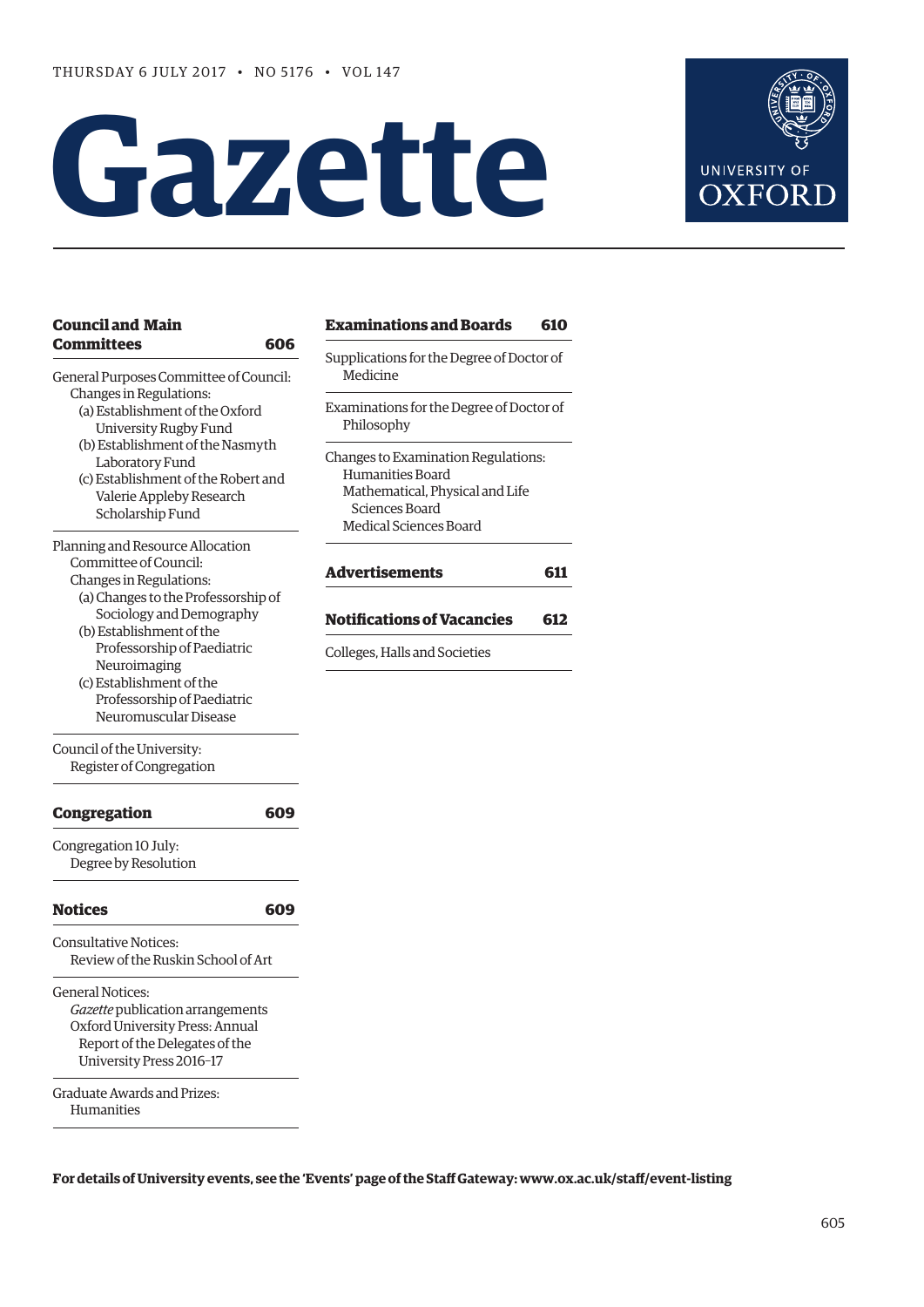# <span id="page-1-0"></span>Council and Main Committees

#### **General Purposes Committee of Council**

#### **Changes in Regulations**

The General Purposes Committee of Council has made the following changes to regulations, to come into effect on **21 July**.

#### **(a) Establishment of the Oxford University Rugby Fund**

#### *Explanatory Note*

These regulations establish the Oxford University Rugby Fund, following receipt of £500,400 to be used toward the promotion of participation in the sport of rugby union football in particular among student members of the University.

#### *Text of Regulations*

In Part 2 of Council Regulations 25 of 2002, concerning trusts, insert new §327 as follows, and renumber existing §327 onwards by plus one:

# '**§327.***Oxford University Rugby Fund*

1. The University receives with gratitude the initial sum of £500,400 to be held as expendable endowment on the trusts declared in this regulation. Further money or property may be paid or transferred to the University as either permanent or expendable endowment to be held on the same trusts. The assets so held will be known as the Oxford University Rugby Fund ("the Fund").

2. The University shall retain as permanent endowment those of the assets in the Fund (if any) which are contributed on the express understanding that they are to be treated as permanent endowment ("the Permanent Endowment").

3. The University shall (a) apply the income of the Permanent Endowment (if any); and (b) apply the income and, in its discretion, the capital of the remainder of the Fund, toward the promotion of participation in the sport of rugby union football in particular among student members of the University ("the Trust Purpose"). For so long as the Oxford University Rugby Football Club ("the Club") exists and continues to have exclusively charitable objects, the University shall advance the Trust Purpose

exclusively through the application of funds to the Club.

4. The administration of the Fund, and the application of its income, shall be the responsibility of a board of management comprised of three individuals: two appointed by the University; and one appointed by the Club with the approval of the University.

5. The University may in its absolute discretion in the period ending 21 years from the date this regulation, instead of applying the income of the Fund in any year, accumulate all or any part of such income by investing it, and holding it as part of the capital of the Fund.

6. The University shall have power to pay out of the capital or the income of the Fund all costs of and incidental to the creation of the Fund, and the management and administration of the Fund and the Trust Purpose.

7. The University may exercise any of its corporate powers in the management and administration of the Fund in so far as those powers are not inconsistent with these regulations.

8. Regulations 1–10 shall be deemed to be Trust Regulations under the provisions of Part D of Statute XVI.

9. Subject to regulation 10, Council may amend, repeal or add to these regulations in accordance with Part D of Statute XVI, but no amendment is valid if it would cause the Fund to:

(1) cease to be exclusively charitable according to the law of England and Wales; or

(2) be outside the objects of the University.

10. Any amendment to regulation 3 is an amendment to the main objects of the Fund for the purposes of Part D of Statute XVI and must be approved both by Congregation of the University and subsequently by Her Majesty in Council.'

#### **(b) Establishment of the Nasmyth Laboratory Fund**

#### *Explanatory Note*

These regulations establish the Nasmyth Laboratory Fund, following receipt of a donation from an anonymous donor, for the purpose of supporting the programme of research and teaching carried out in the laboratory of Professor Kim Nasmyth, within the University's Department of Biochemistry.

#### *Text of Regulations*

In Part 2 of Council Regulations 25 of 2002, concerning trusts, insert new §261 as follows, and renumber existing §261 onwards by plus one:

#### '**§261.***Nasmyth Laboratory Fund*

1. The University receives with gratitude the sum of £1,200,000 from an anonymous donor to be held as expendable endowment on the trusts declared in this regulation. Further money or property may be paid or transferred to the University as expendable endowment to be held on the same trusts. The assets so held will be known as the Nasmyth Laboratory Fund ("the Fund").

2. The University shall apply the income and, in its discretion, the capital of the Fund, toward the costs of the programme of research and teaching carried out in the laboratory of Professor Kim Nasmyth, within the University's Department of Biochemistry ("the Programme"). Such costs include, without limitation, the cost of: consumables; staff; student scholarships or bursaries; travel; and equipment. Any part of the Fund remaining unspent after 31 May 2024 shall be applied to provide stipend awards for graduate students in the University's Department of Biochemistry who work on chromosome biology or cell division. For the avoidance of doubt, such awards shall be for maintenance stipends only, and shall not be applied to cover the cost of University or college fees.

3. The administration of the Fund, and the application of its income and capital, shall be the responsibility of a management committee formed for that purpose ("the Management Committee"). For so long as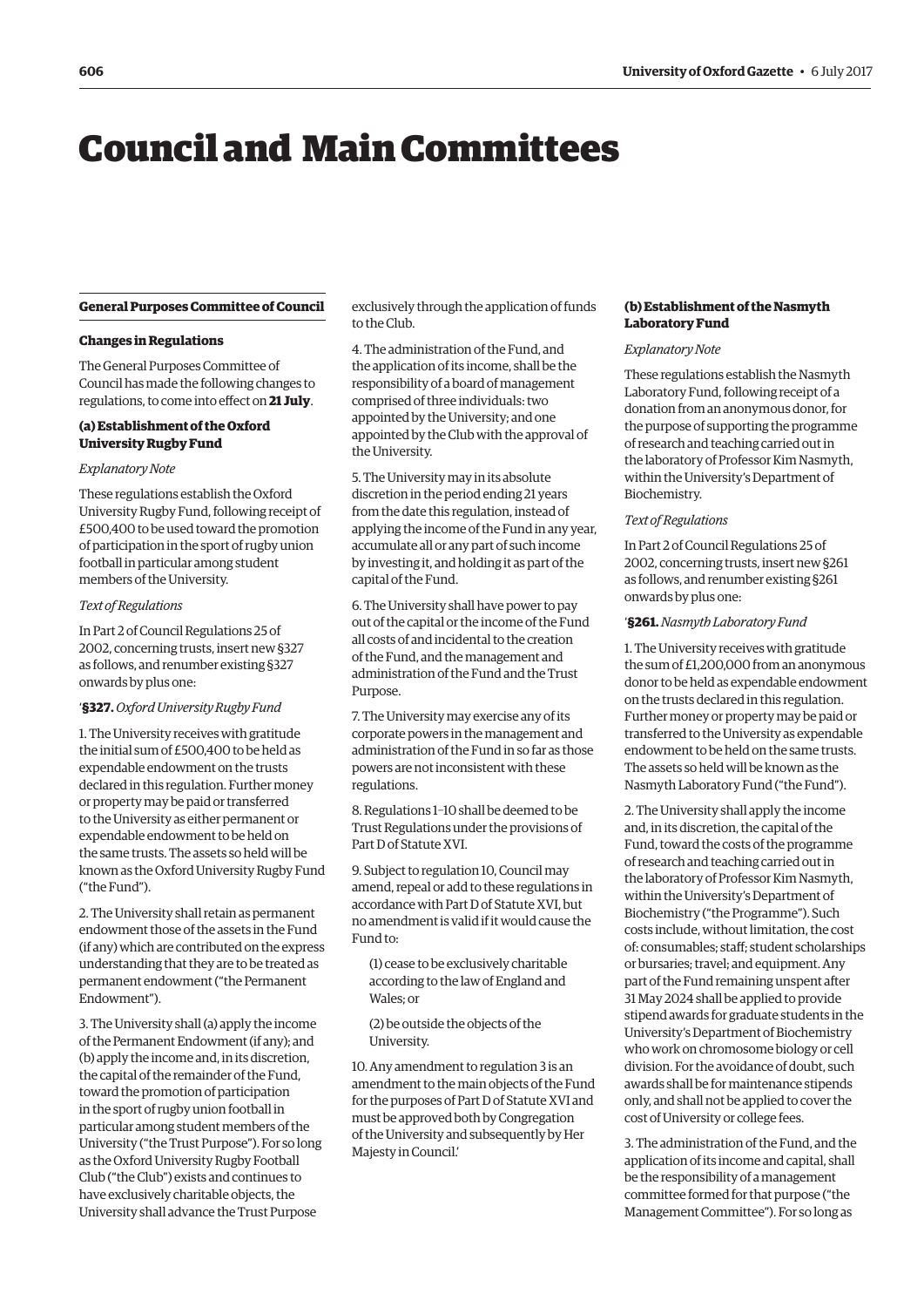Professor Kim Nasmyth is an employee of the University, the Management Committee shall consist of the members of the Biochemistry Departmental Board from time to time and Professor Nasmyth. At a time when Professor Nasmyth is not a University employee, the Biochemistry Departmental Board shall act as the Management Committee.

4. The University may in its absolute discretion in the period ending 21 years from the date of this regulation, instead of applying the income of the Fund in any year, accumulate all or any part of such income by investing it, and holding it as part of the capital of the Fund. The University may apply the whole or any part of such accumulated income in any subsequent year as if it were income of the Fund arising in the then current year.

5. The University shall have power to pay out of the capital or the income of the Fund all costs of and incidental to the creation of the Fund, and the management and administration of the Fund and the Programme.

6. The University may exercise any of its corporate powers in the management and administration of the Fund in so far as those powers are not inconsistent with these regulations.

7. Regulations 1–9 shall be deemed to be Trust Regulations under the provisions of Part D of Statute XVI.

8. Subject to regulation 9, Council may amend, repeal or add to these regulations in accordance with Part D of Statute XVI, but no amendment is valid if it would cause the Fund to:

(1) cease to be exclusively charitable according to the law of England and Wales; or

(2) be outside the objects of the University.

9. Any amendment to regulation 2 is an amendment to the main objects of the Fund for the purposes of Part D of Statute XVI and must be approved both by Congregation of the University and subsequently by Her Majesty in Council.'

#### **(c) Establishment of the Robert and Valerie Appleby Research Scholarship Fund**

#### *Explanatory Note*

These regulations establish the Robert and Valerie Appleby Research Scholarship Fund, following receipt of the legacy of Valerie Joan Appleby to be used toward

scholarship awards to be known as the Robert and Valerie Appleby Research Scholarships, which shall support the study of vertebrate palaeontology by students in the Department of Zoology, or, in the event that no suitable candidate can be found within the Department of Zoology, by students in other departments or museums of the University.

#### *Text of Regulations*

In Part 2 of Council Regulations 25 of 2002, concerning trusts, insert new §8 as follows, and renumber existing §8 onwards by plus one:

#### '**§8.***Robert and Valerie Appleby Research Scholarship Fund*

1. The University receives with gratitude the legacy of Valerie Joan Appleby to be held as expendable endowment on the trusts declared in this regulation. Further money or property may be paid or transferred to the University as either expendable or permanent endowment to be held on the same trusts. The assets so held will be known as the Robert and Valerie Appleby Research Scholarship Fund ("the Fund").

2. The University shall retain as permanent endowment those of the assets in the Fund (if any) which are contributed on the express understanding that they are to be treated as permanent endowment ("the Permanent Endowment").

3. The University shall (a) apply the income of the Permanent Endowment (if any); and (b) apply the income and, in its discretion, the capital of the remainder of the Fund, toward scholarship awards to be known as the Robert and Valerie Appleby Research Scholarships ("the Scholarships"). The Scholarships shall support the study of vertebrate palaeontology by students in the Department of Zoology or, in the event that no suitable candidate can be found within the Department of Zoology, by students in other departments or museums of the University as are most appropriate.

4. The administration of the Fund, and the application of its income, shall be the responsibility of a Board of Management comprising the Head of the Department of Zoology, the Head of the Department of Earth Sciences, and the Director of the Oxford University Museum of Natural History.

5. The University may in its absolute discretion in the period ending 21 years from the date of this regulation, instead of applying the income of the Fund in any year, accumulate all or any part of such income by investing it, and holding it as part of the capital of the Fund. The University may apply the whole or any part of such accumulated income in any subsequent year as if it were income of the Fund arising in the then current year.

6. The University shall have power to pay out of the capital or the income of the Fund all costs of and incidental to the creation of the Fund, and the management and administration of the Fund and the Scholarships.

7. The University may exercise any of its corporate powers in the management and administration of the Fund in so far as those powers are not inconsistent with these regulations.

8. Regulations 1–10 shall be deemed to be Trust Regulations under the provisions of Part D of Statute XVI.

9. Subject to regulation 10, Council may amend, repeal or add to these regulations in accordance with Part D of Statute XVI, but no amendment is valid if it would cause the Fund to:

(1) cease to be exclusively charitable according to the law of England and Wales; or

(2) be outside the objects of the University.

10. Any amendment to regulation 3 is an amendment to the main objects of the Fund for the purposes of Part D of Statute XVI and must be approved both by Congregation of the University and subsequently by Her Majesty in Council.'

#### **Planning and Resource Allocation Committee of Council**

#### **Changes in Regulations**

The Planning and Resource Allocation Committee of Council has made the following changes to regulations, to come into effect on **21 July**.

#### **(a) Changes to the Professorship of Sociology and Demography**

#### *Explanatory Note*

The following changes, made on the recommendation of the Social Sciences Division and the Department of Sociology, update the regulations to insert a requirement to undertake research and to remove outdated references. The title of the post was changed to 'Sociology and Demography' for the duration of the tenure of the post-holder appointed with effect from 1 August 2012. Following the resignation of that post-holder, the post title reverts to the 'Professorship of Sociology'.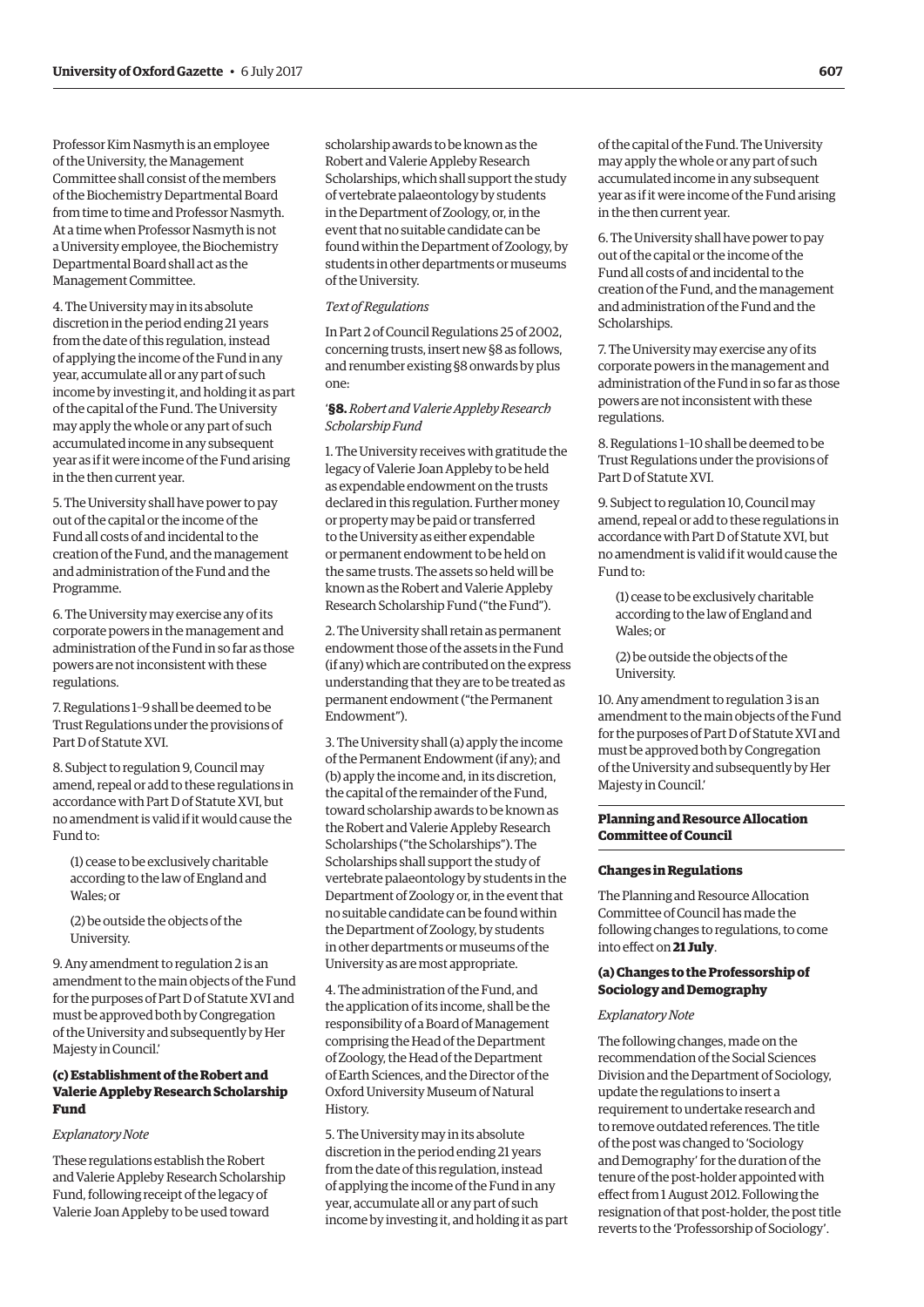#### *Text of Regulations*

**1** In SCHEDULE A of Council Regulations 3 of 2004, concerning statutory professorships, delete 'Professorship of Sociology and Demography' and substitute 'Professorship of Sociology'.

**2** In Council Regulations 24 of 2002, concerning individual professorships, delete §313 and substitute (new text underlined, deleted text struck through):

#### '**§313.** *Professor of Sociology and Demography*

1. The Professor of Sociology and Demography shall undertake research, lecture and give instruction in Sociology and Demography.

2. The professor shall be elected by an electoral board consisting of:

(1) the Vice-Chancellor, or, if the head of the college specified in (2) of this clause is Vice-Chancellor, a person appointed by Council;

(2) the head of the college to which the professorship shall be for the time being allocated by Council under any regulation in that behalf, or, if the head is unable or unwilling to act, a person appointed by the governing body of the college;

(3) a person appointed by the governing body of the college specified in (2) of this clause;

(4), (5) two persons appointed by Council;

(6) a person appointed by the Social Sciences Board;

(7)–(9) three persons appointed by the Board of the Faculty of Social Studies Department of Sociology.

3. The professor shall be subject to the General Provisions of the regulations concerning the duties of professors and to those Particular Provisions of the same regulations which are applicable to this chair.'

#### **(b) Establishment of the Professorship of Paediatric Neuroimaging**

#### *Explanatory Note*

These changes, made on the recommendation of the Medical Sciences Board, establish a new Professorship of Paediatric Neuroimaging.

#### *Text of Regulations*

**1** In SCHEDULE C of Council Regulations 3 of 2004, concerning statutory professorships, after 'Herbert Dunhill Professor of Neuroimaging' insert 'Professor of Paediatric Neuroimaging'.

**2** In Council Regulations 24 of 2002, concerning individual professorships, insert new §244 and renumber existing regulations by plus one:

## '**§244.** *Professor of Paediatric Neuroimaging*

1. The Professor of Paediatric Neuroimaging shall undertake research, lecture and give instruction in paediatric neuroimaging.

2. The professor shall be elected by an electoral board consisting of:

(1) the Vice-Chancellor, or if the head of the college specified in paragraph (2) below is the Vice-Chancellor, a person appointed by Council;

(2) the head of the college to which the Chair may be allocated by Council from time to time; or if the head is unable or unwilling to act, a person appointed by the governing body of that college;

(3) a person appointed by the governing body of the college specified in paragraph (2) above;

(4)–(5) two persons appointed by Council;

(6)–(9) four persons appointed by the Medical Sciences Board.

3. The professor shall be subject to the General Provisions of the regulations concerning the duties of professors and to those Particular Provisions of the same regulations, which are applicable to the Chair.'

#### **(c) Establishment of the Professorship of Paediatric Neuromuscular Disease**

*Explanatory Note*

These changes, made on the recommendation of the Medical Sciences Board, establish a new Professorship of Paediatric Neuromuscular Disease.

#### *Text of Regulations*

**1** In SCHEDULE C of Council Regulations 3 of 2004, concerning statutory professorships, after 'Professor of Neuroimmunology' insert 'Professor of Paediatric Neuromuscular Disease'.

**2** In Council Regulations 24 of 2002, concerning individual professorships, insert new §247 and renumber existing regulations by plus one:

### '**§247.** *Professor of Paediatric Neuromuscular Disease*

1. The Professor of Paediatric Neuromuscular Disease shall undertake research, lecture and give instruction in paediatric neuromuscular disease.

2. The professor shall be elected by an electoral board consisting of:

(1) the Vice-Chancellor, or if the head of the college specified in paragraph (2) below is the Vice-Chancellor, a person appointed by Council;

(2) the head of the college to which the Chair may be allocated by Council from time to time; or if the head is unable or unwilling to act, a person appointed by the governing body of that college;

(3) a person appointed by the governing body of the college specified in paragraph (2) above;

(4)–(5) two persons appointed by Council;

(6)–(9) four persons appointed by the Medical Sciences Board;

(10) a person holding a clinical appointment appointed by the relevant NHS body with which the post-holder will hold an honorary contract.

3. The professor shall be subject to the General Provisions of the regulations concerning the duties of professors and to those Particular Provisions of the same regulations, which are applicable to the Chair.'

#### **Council of the University**

#### **Register of Congregation**

The Vice-Chancellor reports that the following names have been added to the Register of Congregation:

Ansar, S A, Keble Borchardt, A, Reuters Institute for the Study of Journalism Brown, L, Department of Physiology, Anatomy and Genetics Connor, T M F, Magdalen Fawcett, T J, Environmental Change Institute Koelling, N, Wolfson Pan, H, Nuffield Department of Population Health Roope, L S J, Nuffield Department of Population Health Serra Barros, A C, Research Services Wrathall, M A, Corpus Christi

#### **Divisional and Faculty Boards**

For changes in regulations for examinations see '[Examinations and Boards'](#page-5-0) below.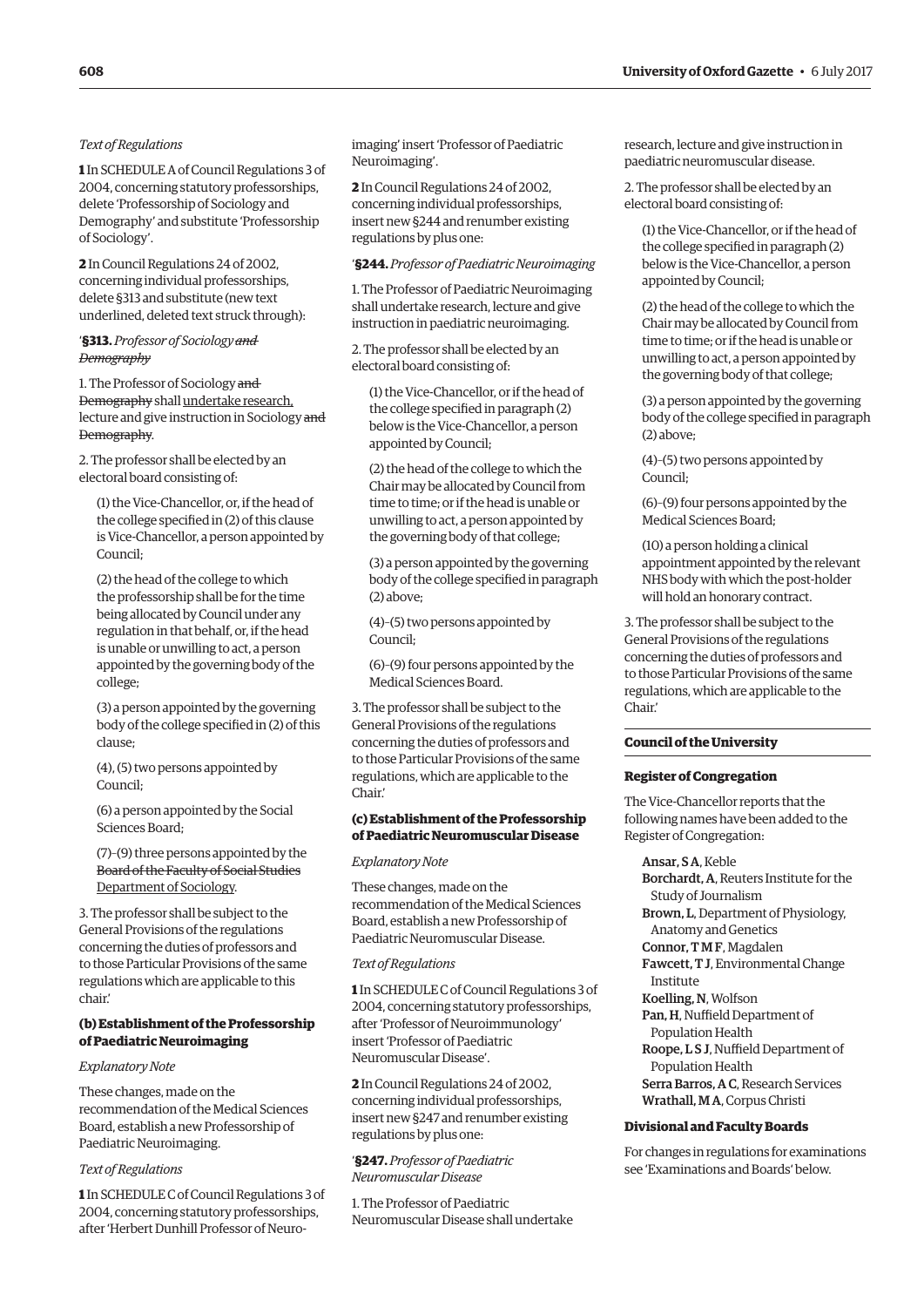# <span id="page-4-0"></span>Congregation Notices

**Congregation** 10 July

**Degree by Resolution**

*This content has been removed as it contains personal information protected under the Data Protection Act.*

#### **Note on procedures in Congregation**

¶ Business in Congregation is conducted in accordance with Congregation Regulations 2 of 2002 [\(www.admin.ox.ac.uk/statutes/](http://www.admin.ox.ac.uk/statutes/regulations/529-122.shtml) [regulations/529-122.shtml\). A](http://www.admin.ox.ac.uk/statutes/regulations/529-122.shtml) printout of these regulations, or of any statute or other regulations, is available from the Council Secretariat on request. A member of Congregation seeking advice on questions relating to its procedures, other than elections, should contact Mrs F Burchett at the University Offices, Wellington Square (telephone: (2)80199; email: felicity. [burchett@admin.ox.ac.uk\); questions](mailto:felicity.burchett@admin.ox.ac.uk)  relating to elections should be directed to the Elections Officer, Ms S L S Mulvihill [\(telephone: \(2\)80463; email: elections.](mailto:elections.office@admin.ox.ac.uk) office@admin.ox.ac.uk).

#### **Consultative Notices**

### **Humanities Divisional Board/ Education Committee**

REVIEW OF THE RUSKIN SCHOOL OF ART

The Humanities Divisional Board and the Education Committee will jointly conduct a review of the Ruskin School of Art, as part of Council's programme of rolling reviews of faculties and departments. The review will take place in the first half of Hilary term 2018.

The Review Committee's terms of reference are:

**1** To review the quality of academic activities in the school, by reference to:

- international standards of excellence
- action taken since the last review of the school
- planning statements at school and divisional level, and in the context of the University's Mission Statement and Strategic Plan.

#### In particular:

(a) the quality of the research of the school, including its participation in interdepartmental, interdivisional and interdisciplinary activities, its research profile and strategy, and future challenges and opportunities;

(b) the quality of undergraduate and graduate programmes, and their delivery and related issues, including:

- access and admissions
- curriculum design and programme structure
- teaching, learning and assessment
- the relationship between teaching and research
- academic and pastoral support and guidance
- the provision and use of learning resources (including staff resources)
- specific arrangements for the pursuit of graduate studies
- relationships with colleges
- quality assurance mechanisms;

(c) the organisation of the school, its management structures, and the relationship between the school and the Humanities Division, including such matters as:

- strategic planning (including relationship to the divisional five-year plan and the University's Strategic Plan)
- academic and non-academic staffing and recruitment
- student number planning
- terms of appointment for academic staff, including career development and equal opportunities issues
- accommodation and future space needs
- fundraising;

(d) the relationship (structural and operational) between units within the school, and between the school and cognate subject areas, and colleges to which it is linked in teaching and research.

**2** To consider the current and longterm financial position of, and funding arrangements for, the school, and its financial strategy.

The Review Committee would welcome written comments on matters falling within its terms of reference. These should be sent [to Dag Martinsen \(email: dag.martinsen@](mailto:dag.martinsen@humanities.ox.ac.uk) humanities.ox.ac.uk), by **Friday, 6 Octobe**r.

#### **General Notices**

#### *Gazette* **publication arrangements**

The final *Gazette* of Trinity term will be published on 20 July.

The first *Gazette* of Michaelmas term will be published on 21 September, but will be limited to Council and Congregation business and changes to Examination Regulations. The first full *Gazette* of next term will be published on 28 September.

#### **Oxford University Press**

## ANNUAL REPORT OF THE DELEGATES OF THE UNIVERSITY PRESS 2016–17

The Press's 2016–17 Annual Report is now available at [annualreport.oup.com](http://annualreport.oup.com).

If you would like to receive a printable PDF of the report, please email [groupcommunications@oup.com.](mailto:groupcommunications@oup.com)

### **Graduate Awards and Prizes**

*This content has been removed as it contains personal information protected under the Data Protection Act.*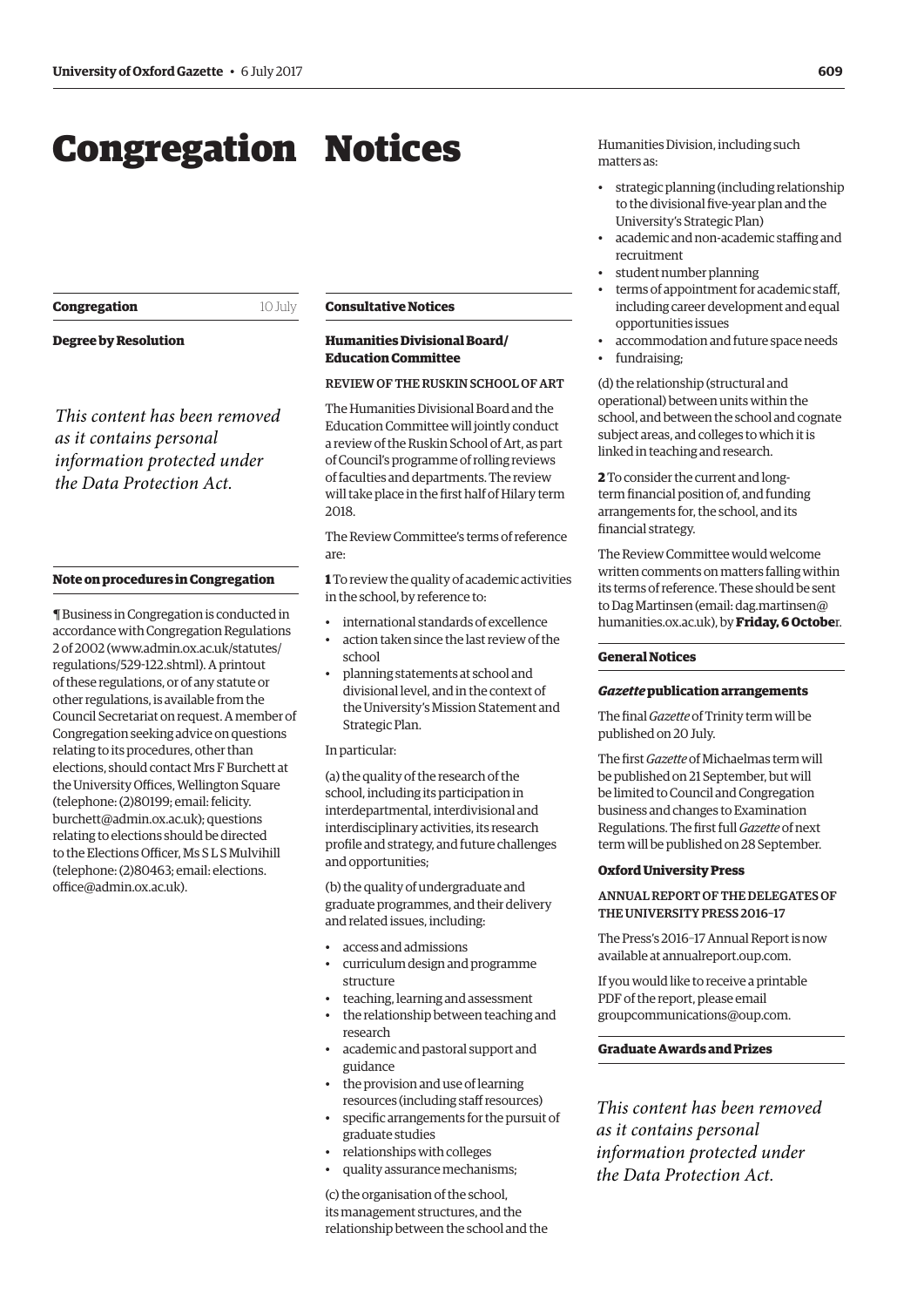# <span id="page-5-0"></span>Examinations and Boards

#### **Supplications for the Degree of Doctor of Medicine**

#### **Medical Sciences Division**

The Board of the Medical Sciences Division has granted leave to Dr James Gamble to supplicate for the Degree of Doctor of Medicine. Published works were submitted, a list of which can be obtained from the Research Degrees Team at the Examination Schools.

**Examinations for the Degree of Doctor of Philosophy**

*This content has been removed as it contains personal information protected under the Data Protection Act.*

#### **Changes to Examination Regulations**

For the complete text of each regulation listed below and a listing of all changes to regulations for this year to date, [please see www.ox.ac.uk/gazette/](www.ox.ac.uk/gazette/examinationregulations) examinationregulations.

#### **Humanities Board**

MPHIL IN MODERN LANGUAGES correction to notice of 22 June 2017

**Mathematical, Physical and Life Sciences Board**

#### MSC IN COMPUTER SCIENCE

(i) change to format of submission of examined work from hard copy to electronic only (ii) students will be expected to submit associated source code with dissertation

#### FHS OF BIOLOGICAL SCIENCES

FHS OF ENGINEERING SCIENCE change to format of submission of examined work from hard copy to electronic only

# **Medical Sciences Board**

#### RESEARCH DEGREES IN MEDICAL SCIENCES DIVISION

special provisions and progression milestones for part-time students

#### MSC IN PHARMACOLOGY

- (a) change to length of an assessment (b) change to timing of resits for two assessments
- (c) correction to reflect current timing of an assessment
- (d) change to one course requirement from mandatory to optional

#### MSC IN PSYCHOLOGICAL RESEARCH (I)

- (a) to change Computer Modelling of Brain Function from core to optional module
- (b) to change Philosophical Foundations of Psychology from optional module to core module

#### MSC IN PSYCHOLOGICAL RESEARCH (II)

minor changes to schedule regulations for Research Evaluation and Statistical Theory and Methods modules

#### MSC IN RADIATION BIOLOGY

(a) minor amendments to improve clarity (b) change to submission deadline for 3000-word assignment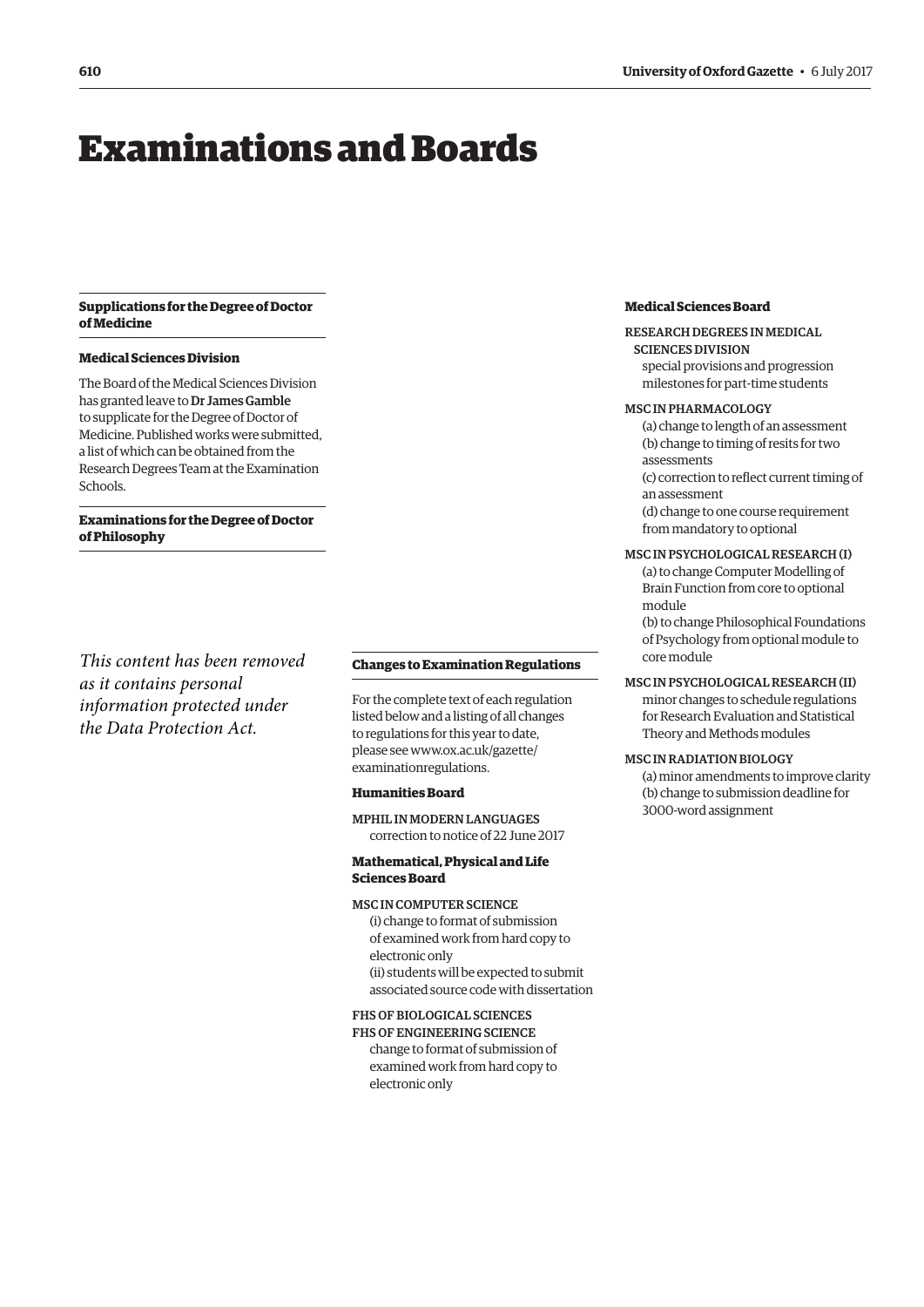# <span id="page-6-0"></span>Advertisements

#### **Advertising enquiries**

*Email*: [gazette.ads@admin.ox.ac.uk](mailto:gazette.ads@admin.ox.ac.uk) *Telephone*: 01865 (2)80548 *Web*[: www.ox.ac.uk/gazette/](www.ox.ac.uk/gazette/classifiedadvertising) classifiedadvertising

#### **Deadline**

Advertisements are to be received by **noon on Wednesday** of the week before publication (ie eight days before publication). Advertisements must be submitted online.

#### **Charges**

Commercial advertisers: £30 per insertion of up to 70 words, or £60 per insertion of 71–150 words.

Private advertisers: £20 per insertion of up to 70 words, or £40 per insertion of 71–150 words.

Advertisements which are placed only in the online edition of the *Gazette* are reduced to £20 per insertion for commercial advertisers and £10 per insertion for private advertisers for 70-word advertisements (or £40 and £20 respectively for 150-word advertisements).

See our website for examples of whether an advertisement is considered commercial [or private: www.ox.ac.uk/gazette/](www.ox.ac.uk/gazette/classifiedadvertising) classifiedadvertising.

#### **Online submission and payment**

Advertisements must be submitted and paid for online, using a credit card or debit card, through a secure website. For details, see [www.ox.ac.uk/gazette/classifiedadvertising.](http://www.ox.ac.uk/gazette/classifiedadvertising)

#### **Miscellaneous**

#### *Gazette* **publication arrangements**

**Advertisers are asked to note** that the final *Gazette* of Trinity term will be published on 20 July. Publication for Michaelmas term will begin on 21 September. The usual deadline will continue to apply (see above). Please note, however, that the 21 September issue will be limited to University business only, so will not contain classified advertisements; the first issue of next term to carry advertisements will be pulished on 28 September.

#### **Groups and societies**

**The Oxford University Newcomers' Club** at the University Club, 11 Mansfield Rd, OX1 3SZ, welcomes the wives, husbands or partners of visiting scholars, of graduate students and of newly appointed academic

and administrative members of the University. We offer help, advice, information and the opportunity to meet others socially. Informal coffee mornings are held in the club every Wednesday 10.30–12 (excluding the Christmas vacation). Newcomers with children (0–4) meet every Fri in term 10.15–11.45. We have a large programme of events including tours of colleges, museums and other places of interest. Other term-time activities include a book group, informal conversation group, garden group, antiques group, opportunity to explore Oxfordshire and an opportunities in Oxford group. Visit our website: [www.](http://www.newcomers.ox.ac.uk) [newcomers.ox.ac.uk.](http://www.newcomers.ox.ac.uk)

#### **Oxford Research Staff Society (OxRSS)**

is run by and for Oxford research staff. It provides researchers with social and professional networking opportunities, and a voice in University decisions that affect them. Membership is free and automatic for all research staff employed by the University of Oxford. For more information and to keep up to date, see: web: [www.oxrss.ox.ac.uk;](http://www.oxrss.ox.ac.uk)  Facebook: [http://fb.me/oxrss; Tw](http://fb.me/oxrss)itter: [@ResStaffOxford;](https://twitter.com/resstaffoxford) mailing list[: researchstaff](mailto:researchstaff-subscribe@maillist.ox.ac.uk)[subscribe@maillist.ox.ac.uk.](mailto:researchstaff-subscribe@maillist.ox.ac.uk)

#### **Restoration and conservation of antique furniture**

**John Hulme** undertakes all aspects of restoration. 30 years' experience. Collection and delivery. For free advice, telephone or write to the Workshop, 11A High St, Chipping Norton, Oxon, OX7 5AD. Tel: 01608 641692.

#### **Sell your unwanted books**

**We buy academic and non-academic used books**. If you are moving office or home, leaving the University or just need more space, we can help. We are most interested in arts, history and social sciences and also buy classical or jazz CDs. Good prices paid for large or small collections and we collect from anywhere in the Oxford area. Please contact [Ross on 07720 288774 or bd@beadledavies.](mailto:bd@beadledavies.co.uk) co.uk.

## **Services offered**

**Big or small, we ship it all**. Plus free pick up anywhere in Oxford. Also full printing services available (both online and serviced), 24-hour photocopying, private mailing addresses, fax bureau, mailing services and much more. Contact or visit Mail Boxes Etc, 266 Banbury

Rd, Oxford. Tel: 01865 514655. Fax: 01865 514656. Email: [staff@mbesummertown.co.uk.](mailto:staff@mbesummertown.co.uk)  Also at 94 London Rd, Oxford. Tel: 01865 [741729. Fax: 01865 742431. Email: staff@](mailto:staff@mbeheadington.co.uk) mbeheadington.co.uk.

#### **Houses to let**

**Light and spacious bay-fronted** period property, £2,400 pcm. Available 7 Aug. Stunning 4-bedroom family home arranged over 3 floors located in the highly desirable area between Hinksey Park and Oxford city. Property boasts traditional features such as period fireplaces and large bay windows which perfectly provide light to the generously sized open-plan sitting/dining room. The additional family room is currently used as office/study overlooking the garden. Within walking distance of Oxford city centre, close to many Oxford colleges and University departments. Easy access to Oxford rail station and many other commuter transport links. Suitable for professional couple or family. Permit parking available. Garden and patio area. Furnished. Sorry, no pets. Council Tax Band E. Please call to discuss this property in more detail and arrange a viewing: 01865 244666.

**Large, modern, furnished house** in beautiful Eynsham available from end Aug to end Nov. 4 beds, 3 baths, garden, off-street parking. Walk to pubs, supermarket, butchers, greengrocer, post office etc and regular buses to Oxford night and day. Takes about 25 mins. £2,000 pcm. Email: [lisa.hynes@yahoo.co.uk.](mailto:lisa.hynes@yahoo.co.uk)

#### **Beautifully presented family home**:

£1,600 pcm. Available 17 Jul. Charming and characterful 3-bedroom family home situated a short distance from the vibrant Cowley Rd. Ideally located with excellent access to local amenities, schools and commuter links. Suitable for a professional couple or a family. Driveway parking for 2 cars. Large rear garden with a decked dining area and an enclosed pond. Unfurnished. Sorry, no pets. Council Tax Band D. Please call us to discuss this property in more detail and arrange a viewing: 01865 244666.

**Rectory Rd, St Clement's**: 3/4 bedroom house to rent. Ready from end of Aug. Completely renovated terraced house. Large kitchen/diner with French windows onto garden. Top floor room with shower room, 2 further bedrooms and family bathroom. Basement: large room (bedroom/study/playroom), shower room and utility. £2,150 pcm. Contact: 07770 556079 or [barrowcliffs@hotmail.com.](mailto:barrowcliffs@hotmail.com)